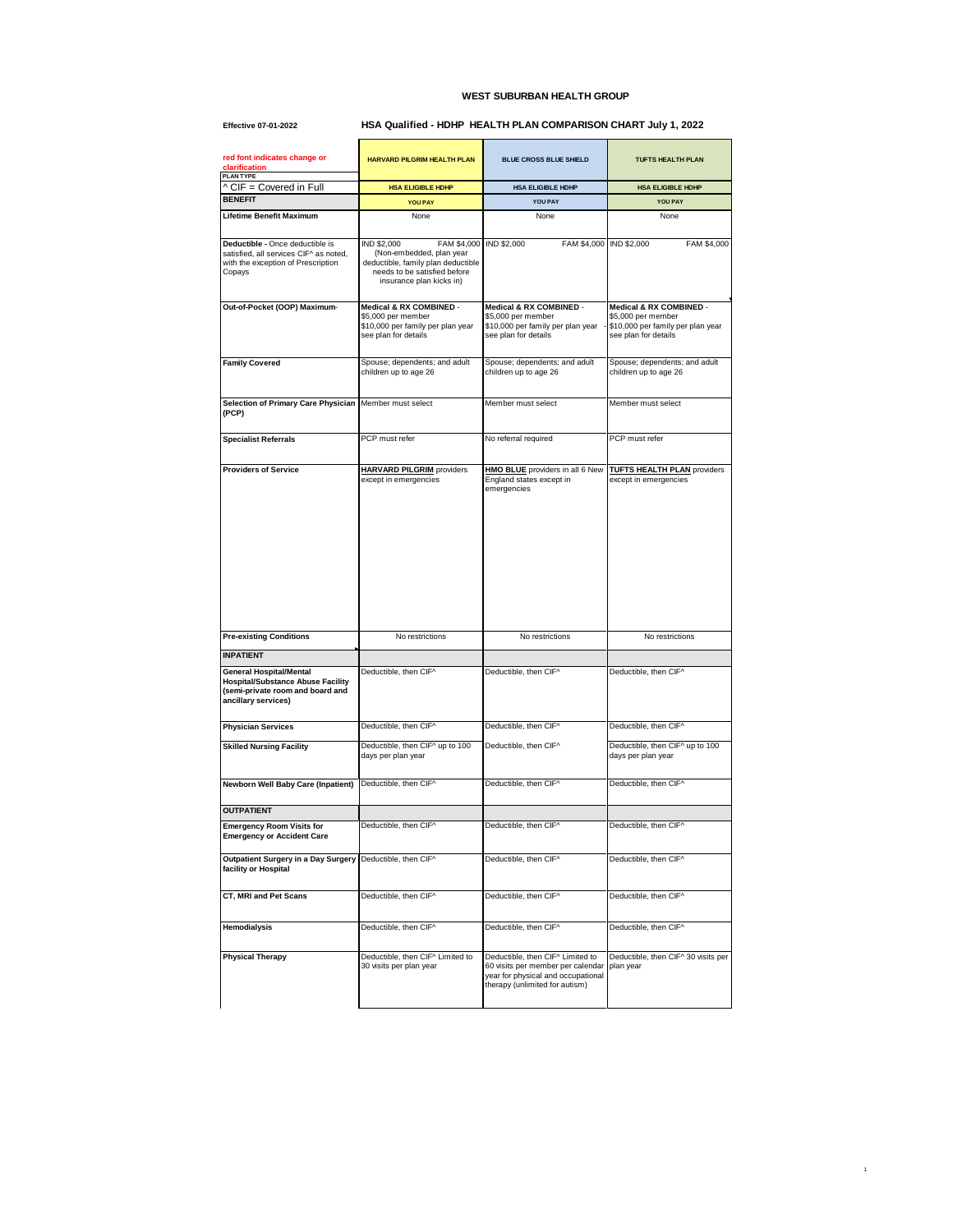| red font indicates change or<br><b>PLANTYPE</b>                       | <b>HARVARD PILGRIM HEALTH PLAN</b>                                                                                                                                                                                                                                                                                    | <b>BLUE CROSS BLUE SHIELD</b>                                                                                                                                                                                                                                                                                                                                                                                                              | <b>TUFTS HEALTH PLAN</b>                                                                                                                                                                                                                                                                                                                                                                                            |
|-----------------------------------------------------------------------|-----------------------------------------------------------------------------------------------------------------------------------------------------------------------------------------------------------------------------------------------------------------------------------------------------------------------|--------------------------------------------------------------------------------------------------------------------------------------------------------------------------------------------------------------------------------------------------------------------------------------------------------------------------------------------------------------------------------------------------------------------------------------------|---------------------------------------------------------------------------------------------------------------------------------------------------------------------------------------------------------------------------------------------------------------------------------------------------------------------------------------------------------------------------------------------------------------------|
| ^ CIF = Covered in Full                                               | <b>HSA ELIGIBLE HDHP</b>                                                                                                                                                                                                                                                                                              | HSA ELIGIBLE HDHP                                                                                                                                                                                                                                                                                                                                                                                                                          | HSA ELIGIBLE HDHP                                                                                                                                                                                                                                                                                                                                                                                                   |
| <b>BENEFIT</b>                                                        | <b>YOU PAY</b>                                                                                                                                                                                                                                                                                                        | YOU PAY                                                                                                                                                                                                                                                                                                                                                                                                                                    | YOU PAY                                                                                                                                                                                                                                                                                                                                                                                                             |
| Office Visits Primary Care Physician                                  | Deductible, then CIF^                                                                                                                                                                                                                                                                                                 | Deductible, then CIF^                                                                                                                                                                                                                                                                                                                                                                                                                      | Deductible, then CIF^                                                                                                                                                                                                                                                                                                                                                                                               |
| Preventive OV - PCP                                                   | Nothing                                                                                                                                                                                                                                                                                                               | Nothing                                                                                                                                                                                                                                                                                                                                                                                                                                    | Nothing                                                                                                                                                                                                                                                                                                                                                                                                             |
| <b>Medical Care/Mental Health</b><br><b>Care/Substance Abuse Care</b> | Deductible, then CIF^                                                                                                                                                                                                                                                                                                 | Deductible, then CIF^                                                                                                                                                                                                                                                                                                                                                                                                                      | Deductible, then CIF^                                                                                                                                                                                                                                                                                                                                                                                               |
| <b>Office Visits Specialist</b>                                       | Deductible, then CIF^                                                                                                                                                                                                                                                                                                 | Deductible, then CIF^                                                                                                                                                                                                                                                                                                                                                                                                                      | Deductible, then CIF^                                                                                                                                                                                                                                                                                                                                                                                               |
| <b>OB/GYN</b>                                                         | Deductible, then CIF^                                                                                                                                                                                                                                                                                                 | Deductible, then CIF^                                                                                                                                                                                                                                                                                                                                                                                                                      | Deductible, then CIF^                                                                                                                                                                                                                                                                                                                                                                                               |
| <b>GYN-Preventive Office visit</b>                                    | Nothing                                                                                                                                                                                                                                                                                                               | Nothing                                                                                                                                                                                                                                                                                                                                                                                                                                    | Nothing                                                                                                                                                                                                                                                                                                                                                                                                             |
| Diagnostic X-ray and Lab                                              | Deductible, then CIF^                                                                                                                                                                                                                                                                                                 | Deductible, then CIF^                                                                                                                                                                                                                                                                                                                                                                                                                      | Deductible, then CIF^                                                                                                                                                                                                                                                                                                                                                                                               |
| <b>Routine Vision Exam</b>                                            | Deductible, then CIF^                                                                                                                                                                                                                                                                                                 | Nothing. (once every 12 months)                                                                                                                                                                                                                                                                                                                                                                                                            | CIF^ (one visit per plan yr)                                                                                                                                                                                                                                                                                                                                                                                        |
| Pre-Admission Testing -                                               | Deductible, then CIF^                                                                                                                                                                                                                                                                                                 | Deductible, then CIF^                                                                                                                                                                                                                                                                                                                                                                                                                      | Deductible, then CIF^                                                                                                                                                                                                                                                                                                                                                                                               |
| <b>Maternity Care visits</b>                                          | Routine OPD, Pre and Post Natal<br>CIF <sup>^</sup>                                                                                                                                                                                                                                                                   | Nothing for prenatal; all other<br>serviceds Deductible, then CIF*                                                                                                                                                                                                                                                                                                                                                                         | Routine care CIF^ Nonroutine<br>subject to deductible                                                                                                                                                                                                                                                                                                                                                               |
| <b>Dental Services</b>                                                | Deductible, then up to age 13 -<br>Preventative dental when<br>authorized by PCP;<br>up to two exams per calendar<br>vear, including cleaning, fluoride<br>treatment and x-rays.<br>Initial emergency treatment (withir<br>72 hours of injury) necessary to<br>repair oral iniuries.<br>Extraction of impacted teeth. | Children under age 12:<br>Preventive dental one visit every 6<br>months., incl. Cleaning, fluoride<br>treatment and x-ravs.<br>All members: Extraction of<br>impacted teeth imbedded in the<br>bone. Facility charges ONLY<br>when a serious medical condition<br>that requires admittance to a<br>network hospital as inpatient in<br>order for dental care to be safely<br>performed. See Outpatient<br>Surgery for benefit information. | Children under age 12;<br>Preventative dental, periodic oral<br>exam, cleaning, fluoride treatment<br>once every six months. X-rays:<br>Full mouth once every five years.<br>bitewing x-rays once every six<br>months, and periapicals as<br>needed. MUST use participating<br>dentist. Emergency Services -<br>LIMITED<br>TO X RAYS AND EMERGENCY<br>ORAL SURGERY<br>ER or OFFICE VISIT COPAY<br><b>WILL APPLY</b> |
| <b>OTHER FEATURES</b>                                                 |                                                                                                                                                                                                                                                                                                                       |                                                                                                                                                                                                                                                                                                                                                                                                                                            |                                                                                                                                                                                                                                                                                                                                                                                                                     |
| <b>Private Duty Nursing</b>                                           | Deductible, then CIF^                                                                                                                                                                                                                                                                                                 | Deductible, then CIF^                                                                                                                                                                                                                                                                                                                                                                                                                      | Not a covered benefit                                                                                                                                                                                                                                                                                                                                                                                               |
| (only when medically necessary)                                       |                                                                                                                                                                                                                                                                                                                       |                                                                                                                                                                                                                                                                                                                                                                                                                                            |                                                                                                                                                                                                                                                                                                                                                                                                                     |
| <b>Home Health Care</b>                                               | Deductible, then CIF^                                                                                                                                                                                                                                                                                                 | Deductible, then CIF^                                                                                                                                                                                                                                                                                                                                                                                                                      | Deductible, then CIF^                                                                                                                                                                                                                                                                                                                                                                                               |
| <b>Hospice Care</b>                                                   | Deductible, then CIF^                                                                                                                                                                                                                                                                                                 | Deductible, then CIF^                                                                                                                                                                                                                                                                                                                                                                                                                      | Deductible, then CIF^                                                                                                                                                                                                                                                                                                                                                                                               |
| <b>Durable Medical Equipment</b>                                      | Deductible, then CIF^                                                                                                                                                                                                                                                                                                 | Deductible, then CIF^                                                                                                                                                                                                                                                                                                                                                                                                                      | Deductible, then CIF^                                                                                                                                                                                                                                                                                                                                                                                               |
| Ambulance                                                             | Deductible, then CIF^                                                                                                                                                                                                                                                                                                 | Deductible, then CIF^                                                                                                                                                                                                                                                                                                                                                                                                                      | Deductible, then CIF^                                                                                                                                                                                                                                                                                                                                                                                               |
| <b>Radiation Therapy</b>                                              | Deductible, then CIF^                                                                                                                                                                                                                                                                                                 | Deductible, then CIF^                                                                                                                                                                                                                                                                                                                                                                                                                      | Deductible, then CIF^                                                                                                                                                                                                                                                                                                                                                                                               |
| Chemotherapy                                                          | Deductible, then CIF^                                                                                                                                                                                                                                                                                                 | Deductible, then CIF^                                                                                                                                                                                                                                                                                                                                                                                                                      | Deductible, then CIF^                                                                                                                                                                                                                                                                                                                                                                                               |
| <b>Chiropractor Visits</b>                                            | Deductible, then CIF^ 12 visits per<br>plan year                                                                                                                                                                                                                                                                      | Deductible, then CIF^ 12 visits per<br>calendar year                                                                                                                                                                                                                                                                                                                                                                                       | Deductible, then CIF^ 12 visits per<br>plan year                                                                                                                                                                                                                                                                                                                                                                    |
| Acupuncture                                                           | Deductible, then CIF^ 12 visits per<br>plan year                                                                                                                                                                                                                                                                      | Deductible, then CIF^ 12 visits per<br>calendar year                                                                                                                                                                                                                                                                                                                                                                                       | Deductible, then CIF^ unlimited<br>visits                                                                                                                                                                                                                                                                                                                                                                           |
| <b>Prescription Drugs</b>                                             | <b>Retail Pharmacy: Copays AFTER</b><br><b>DEDUCTIBLE</b>                                                                                                                                                                                                                                                             | <b>Retail Pharmacy: Copays AFTER</b><br><b>DEDUCTIBLE</b>                                                                                                                                                                                                                                                                                                                                                                                  | <b>Retail Pharmacy: Copays AFTER</b><br><b>DEDUCTIBLE</b>                                                                                                                                                                                                                                                                                                                                                           |
| (Inpatient drugs paid in full)                                        | Tier 1: \$10.00 copay                                                                                                                                                                                                                                                                                                 | Tier 1: \$10.00 copay                                                                                                                                                                                                                                                                                                                                                                                                                      | Tier 1: \$10.00 copay                                                                                                                                                                                                                                                                                                                                                                                               |
|                                                                       | Tier 2: \$30.00 copay<br>Tier 3: \$65.00 copay<br>(up to a 30-day supply)                                                                                                                                                                                                                                             | Tier 2: \$30.00 copay<br>Tier 3: \$65.00 copay<br>(up to a 30-day supply)                                                                                                                                                                                                                                                                                                                                                                  | Tier 2: \$30.00 copay<br>Tier 3: \$65.00 copay<br>(up to a 30-day supply)                                                                                                                                                                                                                                                                                                                                           |
|                                                                       | Mail Order: (90 day supply)<br><b>Copays AFTER DEDUCTIBLE</b>                                                                                                                                                                                                                                                         | Mail Order: (90 day supply)<br><b>Copays AFTER DEDUCTIBLE</b>                                                                                                                                                                                                                                                                                                                                                                              | Mail Order: (90 day supply)<br><b>Copays AFTER DEDUCTIBLE</b>                                                                                                                                                                                                                                                                                                                                                       |
|                                                                       | Tier 1: \$25.00 copay<br>Tier 2: \$75.00 copay<br>Tier 3: \$165.00 copay                                                                                                                                                                                                                                              | Tier 1: \$25.00 copay<br>Tier 2: \$75.00 copay<br>Tier 3: \$165.00 copay                                                                                                                                                                                                                                                                                                                                                                   | Tier 1: \$25.00 copay<br>Tier 2: \$75.00 copay<br>Tier 3: \$165.00 copay                                                                                                                                                                                                                                                                                                                                            |

2